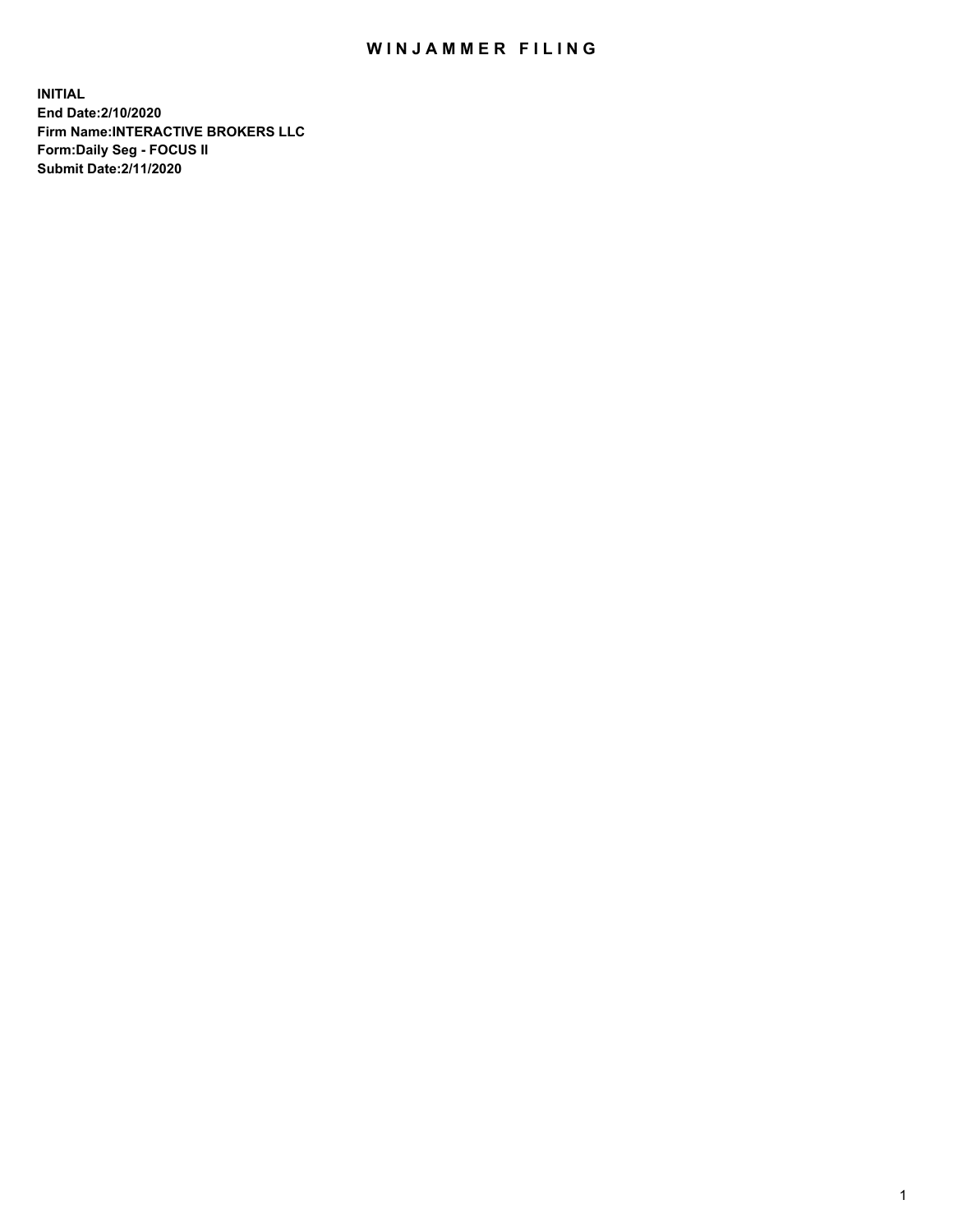**INITIAL End Date:2/10/2020 Firm Name:INTERACTIVE BROKERS LLC Form:Daily Seg - FOCUS II Submit Date:2/11/2020 Daily Segregation - Cover Page**

| Name of Company                                                                                                                                                                                                                                                                                                                 | <b>INTERACTIVE BROKERS LLC</b>                                                   |
|---------------------------------------------------------------------------------------------------------------------------------------------------------------------------------------------------------------------------------------------------------------------------------------------------------------------------------|----------------------------------------------------------------------------------|
| <b>Contact Name</b>                                                                                                                                                                                                                                                                                                             | <b>James Menicucci</b>                                                           |
| <b>Contact Phone Number</b>                                                                                                                                                                                                                                                                                                     | 203-618-8085                                                                     |
| <b>Contact Email Address</b>                                                                                                                                                                                                                                                                                                    | jmenicucci@interactivebrokers.c<br>om                                            |
| FCM's Customer Segregated Funds Residual Interest Target (choose one):<br>a. Minimum dollar amount: ; or<br>b. Minimum percentage of customer segregated funds required:% ; or<br>c. Dollar amount range between: and; or<br>d. Percentage range of customer segregated funds required between:% and%.                          | <u>0</u><br>$\overline{\mathbf{0}}$<br>155,000,000 245,000,000<br>0 <sub>0</sub> |
| FCM's Customer Secured Amount Funds Residual Interest Target (choose one):<br>a. Minimum dollar amount: ; or<br>b. Minimum percentage of customer secured funds required:%; or<br>c. Dollar amount range between: and; or<br>d. Percentage range of customer secured funds required between:% and%.                             | <u>0</u><br>$\overline{\mathbf{0}}$<br>80,000,000 120,000,000<br>0 <sub>0</sub>  |
| FCM's Cleared Swaps Customer Collateral Residual Interest Target (choose one):<br>a. Minimum dollar amount: ; or<br>b. Minimum percentage of cleared swaps customer collateral required:%; or<br>c. Dollar amount range between: and; or<br>d. Percentage range of cleared swaps customer collateral required between: % and %. | <u>0</u><br>$\underline{\mathbf{0}}$<br>0 <sub>0</sub><br>0 <sub>0</sub>         |

Attach supporting documents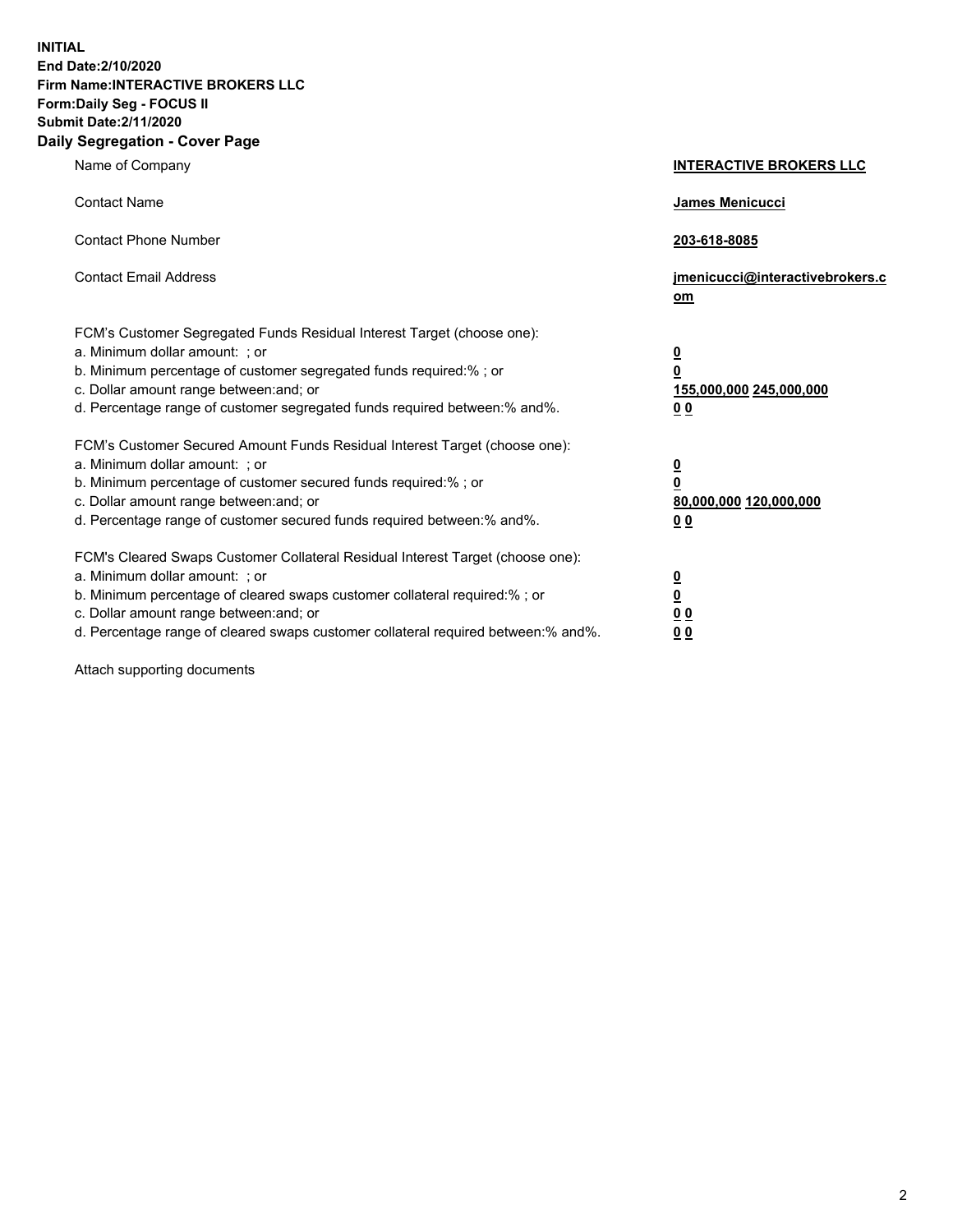## **INITIAL End Date:2/10/2020 Firm Name:INTERACTIVE BROKERS LLC Form:Daily Seg - FOCUS II Submit Date:2/11/2020 Daily Segregation - Secured Amounts**

|     | Daily Ocglegation - Occured Anioants                                                                       |                                    |
|-----|------------------------------------------------------------------------------------------------------------|------------------------------------|
|     | Foreign Futures and Foreign Options Secured Amounts                                                        |                                    |
|     | Amount required to be set aside pursuant to law, rule or regulation of a foreign                           | $0$ [7305]                         |
|     | government or a rule of a self-regulatory organization authorized thereunder                               |                                    |
| 1.  | Net ledger balance - Foreign Futures and Foreign Option Trading - All Customers                            |                                    |
|     | A. Cash                                                                                                    | 491,039,984 [7315]                 |
|     | B. Securities (at market)                                                                                  | $0$ [7317]                         |
| 2.  | Net unrealized profit (loss) in open futures contracts traded on a foreign board of trade                  | 14,231,336 [7325]                  |
| 3.  | Exchange traded options                                                                                    |                                    |
|     | a. Market value of open option contracts purchased on a foreign board of trade                             | 170,445 [7335]                     |
|     | b. Market value of open contracts granted (sold) on a foreign board of trade                               | -261,993 [7337]                    |
| 4.  | Net equity (deficit) (add lines 1.2. and 3.)                                                               | 505,179,772 [7345]                 |
| 5.  | Account liquidating to a deficit and account with a debit balances - gross amount                          | 10,212 [7351]                      |
|     | Less: amount offset by customer owned securities                                                           | 0 [7352] 10,212 [7354]             |
| 6.  | Amount required to be set aside as the secured amount - Net Liquidating Equity                             | 505,189,984 [7355]                 |
|     | Method (add lines 4 and 5)                                                                                 |                                    |
| 7.  | Greater of amount required to be set aside pursuant to foreign jurisdiction (above) or line                | 505,189,984 [7360]                 |
|     | 6.                                                                                                         |                                    |
|     | FUNDS DEPOSITED IN SEPARATE REGULATION 30.7 ACCOUNTS                                                       |                                    |
| 1.  | Cash in banks                                                                                              |                                    |
|     | A. Banks located in the United States                                                                      | 67,115,403 [7500]                  |
|     | B. Other banks qualified under Regulation 30.7                                                             | 0 [7520] 67,115,403 [7530]         |
| 2.  | Securities                                                                                                 |                                    |
|     | A. In safekeeping with banks located in the United States                                                  | 446,225,288 [7540]                 |
|     | B. In safekeeping with other banks qualified under Regulation 30.7                                         | 0 [7560] 446,225,288 [7570]        |
| 3.  | Equities with registered futures commission merchants                                                      |                                    |
|     | A. Cash                                                                                                    | $0$ [7580]                         |
|     | <b>B.</b> Securities                                                                                       | $0$ [7590]                         |
|     | C. Unrealized gain (loss) on open futures contracts                                                        | $0$ [7600]                         |
|     | D. Value of long option contracts                                                                          | $0$ [7610]                         |
|     | E. Value of short option contracts                                                                         | 0 [7615] 0 [7620]                  |
| 4.  | Amounts held by clearing organizations of foreign boards of trade                                          |                                    |
|     | A. Cash                                                                                                    | $0$ [7640]                         |
|     | <b>B.</b> Securities                                                                                       | $0$ [7650]                         |
|     | C. Amount due to (from) clearing organization - daily variation                                            | $0$ [7660]                         |
|     | D. Value of long option contracts                                                                          | $0$ [7670]                         |
|     | E. Value of short option contracts                                                                         | 0 [7675] 0 [7680]                  |
| 5.  | Amounts held by members of foreign boards of trade                                                         |                                    |
|     | A. Cash                                                                                                    | 105,138,455 [7700]                 |
|     | <b>B.</b> Securities                                                                                       | $0$ [7710]                         |
|     | C. Unrealized gain (loss) on open futures contracts                                                        | 7,593,329 [7720]                   |
|     | D. Value of long option contracts                                                                          | 170,445 [7730]                     |
|     | E. Value of short option contracts                                                                         | -261,993 [7735] 112,640,236 [7740] |
| 6.  | Amounts with other depositories designated by a foreign board of trade                                     | $0$ [7760]                         |
| 7.  | Segregated funds on hand                                                                                   | $0$ [7765]                         |
| 8.  | Total funds in separate section 30.7 accounts                                                              | 625,980,927 [7770]                 |
| 9.  | Excess (deficiency) Set Aside for Secured Amount (subtract line 7 Secured Statement<br>Page 1 from Line 8) | 120,790,943 [7380]                 |
| 10. | Management Target Amount for Excess funds in separate section 30.7 accounts                                | 80,000,000 [7780]                  |
| 11. | Excess (deficiency) funds in separate 30.7 accounts over (under) Management Target                         | 40,790,943 [7785]                  |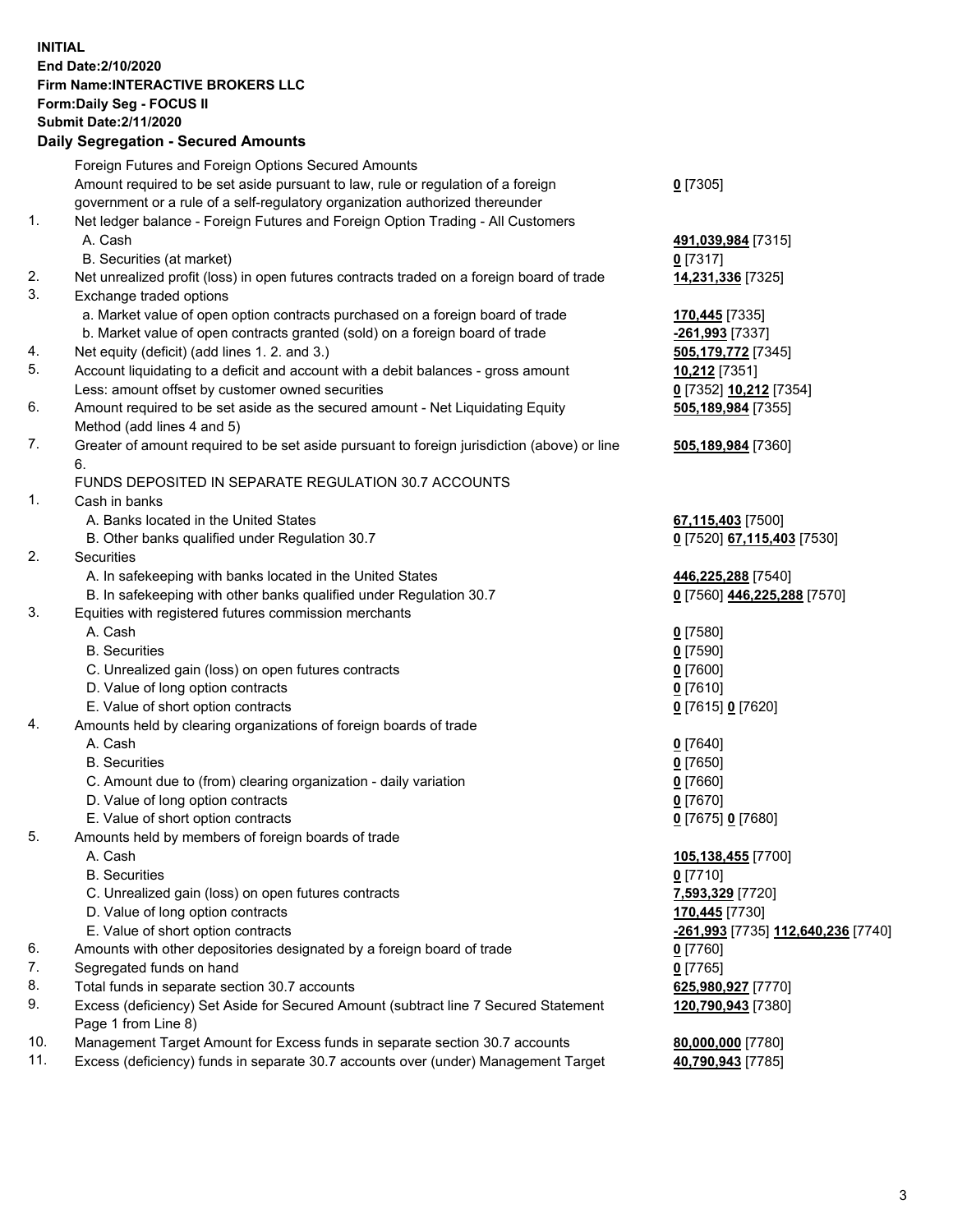**INITIAL End Date:2/10/2020 Firm Name:INTERACTIVE BROKERS LLC Form:Daily Seg - FOCUS II Submit Date:2/11/2020 Daily Segregation - Segregation Statement** SEGREGATION REQUIREMENTS(Section 4d(2) of the CEAct) 1. Net ledger balance A. Cash **4,218,152,719** [7010] B. Securities (at market) **0** [7020] 2. Net unrealized profit (loss) in open futures contracts traded on a contract market **-56,700,059** [7030] 3. Exchange traded options A. Add market value of open option contracts purchased on a contract market **209,996,504** [7032] B. Deduct market value of open option contracts granted (sold) on a contract market **-283,856,795** [7033] 4. Net equity (deficit) (add lines 1, 2 and 3) **4,087,592,369** [7040] 5. Accounts liquidating to a deficit and accounts with debit balances - gross amount **930,692** [7045] Less: amount offset by customer securities **0** [7047] **930,692** [7050] 6. Amount required to be segregated (add lines 4 and 5) **4,088,523,061** [7060] FUNDS IN SEGREGATED ACCOUNTS 7. Deposited in segregated funds bank accounts A. Cash **1,105,879,230** [7070] B. Securities representing investments of customers' funds (at market) **1,821,144,845** [7080] C. Securities held for particular customers or option customers in lieu of cash (at market) **0** [7090] 8. Margins on deposit with derivatives clearing organizations of contract markets A. Cash **6,124,287** [7100] B. Securities representing investments of customers' funds (at market) **1,442,403,993** [7110] C. Securities held for particular customers or option customers in lieu of cash (at market) **0** [7120] 9. Net settlement from (to) derivatives clearing organizations of contract markets **-11,566,907** [7130] 10. Exchange traded options A. Value of open long option contracts **210,605,144** [7132] B. Value of open short option contracts **-284,498,684** [7133] 11. Net equities with other FCMs A. Net liquidating equity **0** [7140] B. Securities representing investments of customers' funds (at market) **0** [7160] C. Securities held for particular customers or option customers in lieu of cash (at market) **0** [7170] 12. Segregated funds on hand **0** [7150] 13. Total amount in segregation (add lines 7 through 12) **4,290,091,908** [7180] 14. Excess (deficiency) funds in segregation (subtract line 6 from line 13) **201,568,847** [7190] 15. Management Target Amount for Excess funds in segregation **155,000,000** [7194] 16. Excess (deficiency) funds in segregation over (under) Management Target Amount **46,568,847** [7198]

Excess